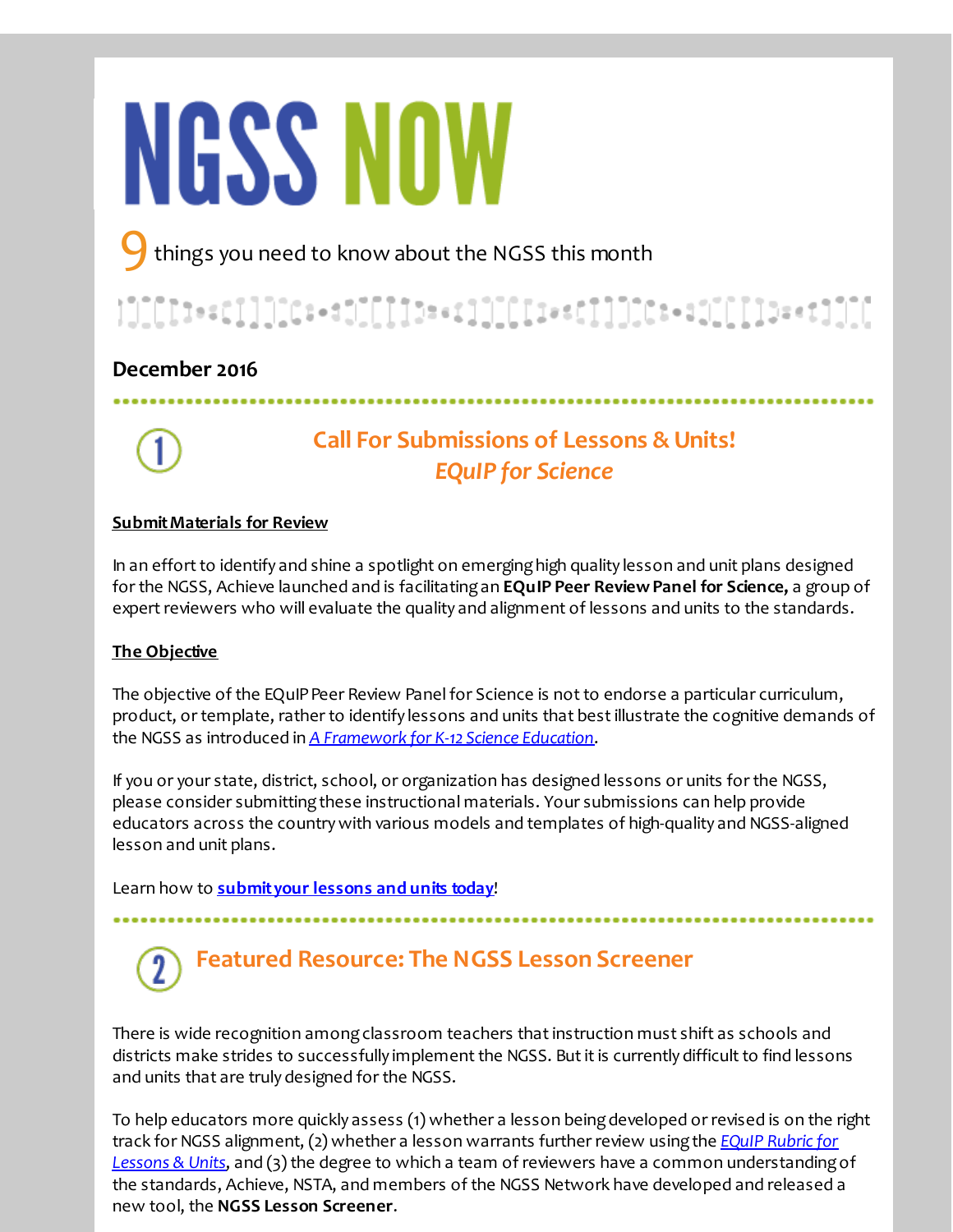This tool will enable classroom teachers and state and local curriculum adoption committees to more quickly screen lessons for indications of NGSS design. Additionally, educators will be able to build deeper understandings of whatlessons designed for the NGSS should look like. **While itis possible for an individual educator to use this tool, the quality reviewprocess works bestas a collaborative process.** Educators who are familiar with the *EQuIP Rubric* willrecognize some familiar criteria in the NGSS Lesson Screener.

The power of this new tool is in the productive conversations that teachers and curriculum adoption committees can have while evaluatingmaterials for NGSS design (i.e., the review process). Through a shared understandingof the standards and performance expectations (PEs), educators can identify quality materials and use their professional judgementin selectingand shapinglessons for their students.

.................

To learn more, **[download](http://r20.rs6.net/tn.jsp?f=001Ui_2PRnQhFLCzylpMhB6r4JIijmAb2MyofQZUYiSsmcbrw-Ik-i_Kz4YS_xzhLi-awwramdG1gOhiPZVLRspU_zrAz1zBEQdgQPMnrQjDD8o9MqCOipfseQmbuEXsvAw9jonp-vqRBbK8-Qk_blNBbQuhFkdTGqzDpwDszqOBdAPVAexQ1nINer3CC4Ib6NWaf1tvOWSgM-nRAUNev9haD6DtDTXY1VR9cjPR-r4oDQwZUiM-KheX1vren8mcC46bFpMAsdDUz3njb1W77ShF2IGlwtlcGiz&c=&ch=) the NGSS Lesson Screener**.

### **Curated Resources forthe NGSS**  $3^{\circ}$

Classroom resources *designed forthe NGSS* should meetthe rigorous criteria of the *EQuIP Rubric for* **Science** developed by Achieve, NSTA, and other members of the NGSS Network. Designing for the NGSS means that the classroom experience is driven by students using the three dimensions of the standards to explain the world around them and design solutions to problems.

In lessons designed for the NGSS, teachers should be supported to connect students'real-world experiences coherently across lessons and units and to monitor student learning across the three dimensions of the standards. Work is currently underway to identify high quality example lessons and resources that meet this vision.

In the meantime, to support teachers and provide them with guidance on making the shifts called for in the NGSS, **NSTA has [recruited](http://r20.rs6.net/tn.jsp?f=001Ui_2PRnQhFLCzylpMhB6r4JIijmAb2MyofQZUYiSsmcbrw-Ik-i_Kz4YS_xzhLi-xDXVH6nPn2DQtJ5dIGJSlN8LGU2egr_f6ugWU8--a_hSrUxCNY3pv3PpMElq2YnxbYQjuI5s8G7veA9a_qvacUEGLrJcHW_hcYpUZ3Jwx83c7-mhvKNAc58VTXDn7y0G&c=&ch=) a group of curators** to find and vet existingclassroom resources that *could be modified* to be more in line with the vision of the NGSS. With modifications recommended by the curators, these resources (includingbook chapters, videos, lesson plans, simulations, and more) show how science teachers can adaptthe lessons to better build toward the standards.

While not considered to be "designed for the NGSS", the resources and expert recommendations provide teachers with concrete examples and expert guidance for adaptingexistingresources based on the *EQuIP Rubric for Science*.

**Find these resources and more on the NSTA Hub: [http://ngss.nsta.org/Classroom-Resources.aspx](http://r20.rs6.net/tn.jsp?f=001Ui_2PRnQhFLCzylpMhB6r4JIijmAb2MyofQZUYiSsmcbrw-Ik-i_Kz4YS_xzhLi-3NVo_T6hzTA46frbd72vN7o8uaJbneMnmzOlYDr-6a5hvk8uEqyqNNjkz4RYpNofiE024MzaRNk1FJrkBpMHSqtUjwCmabAPmgH6R4fb_J_v_ck4JKwmM-gS1ZEa7x0PQtYAoQwU9rc=&c=&ch=)**

# **Featured Standards**

This issue of NGSS Now features an example of how certain PEs\* could be bundled in order to develop an instructional unit that engages students in science phenomena.

**[K-ESS2-1](http://r20.rs6.net/tn.jsp?f=001Ui_2PRnQhFLCzylpMhB6r4JIijmAb2MyofQZUYiSsmcbrw-Ik-i_Kz4YS_xzhLi-gDdnZ3zGemTO6CS5L2ldNJPWILbCE14J7-VrH2zhV1-S5GoM3_bmMudHOiaRCFzGkvvX2kWVZ_eW2VBvMOZvPjNOYvI3SlQIKsPGtbbYyN0M5IYgOkCK0HEcSKfgWtNGMroFm4MefTmpk-oGjhvKOrxJ-7wb-r4DcHTKKO5HVUqUgVqUtm5jd8nR__FXz9CtRFCLdz6BAowra0zOcKZfirk3_r8O0KCOjgDwD4te02ynETlA7AxXxz1Hahr8MxyoF9RhMY2u-N0=&c=&ch=):** Use and share observations of



This phenomenon offers teachers a potential way to connect our "Featured Standards" (see #4) to a real-world phenomenon:

*<u>Upon hearing</u> a* weather forecast in late fall, *the owner of this house puts out poles along the driveway.*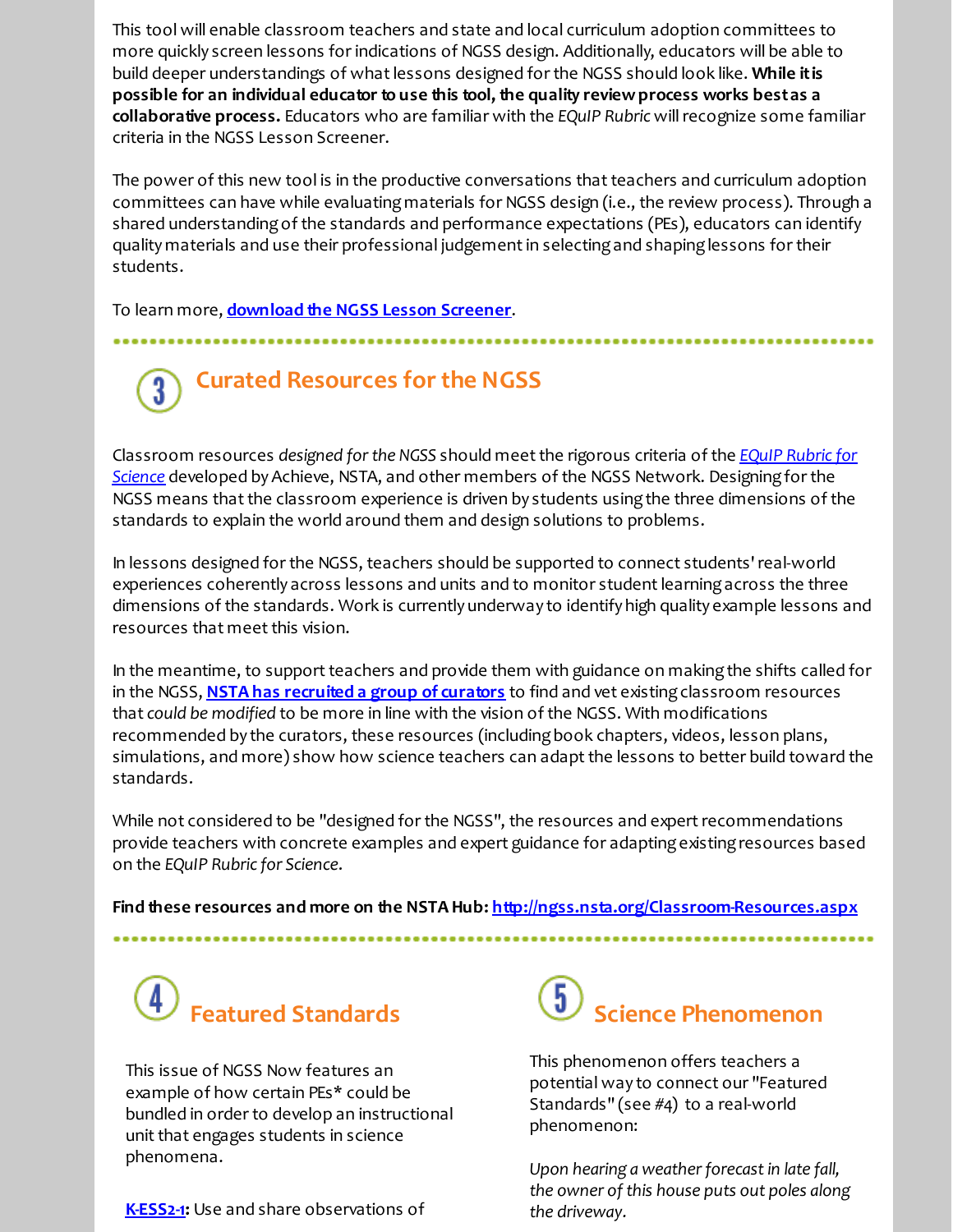local weather conditions to describe patterns over time.

**[K-ESS3-2](http://r20.rs6.net/tn.jsp?f=001Ui_2PRnQhFLCzylpMhB6r4JIijmAb2MyofQZUYiSsmcbrw-Ik-i_Kz4YS_xzhLi-5G4mo-ky4z7VmWaBKI6AwNTiVens3tqXwyaFsXF99NJm3AMdADR_uXhdjutEqJ17okiZydOIHBxs8_lPp1R_1y9gR5shdTdQAAJDilnhpRMGaylyo2Ju0FQ6RJi6xmvwj5Erb2zg0yjnncBGPYin6tUmRJm9-O47zEntoAElcGO5oHtIrphlz8dBkDkNXWVQnvXErV8vswMZyUWwE2P_XNrHOMKxXcFKNrkRXnDmUTA3VeC1D7vQKLgbDIT2hPj4IpoqDANxzU8=&c=&ch=):** Ask questions to obtain information about the purpose of weather forecastingto prepare for, and respond to, severe weather.\*

\*The performance expectation (PE) marked with an asterisk integrates traditional science content with engineering through a Practice or Disciplinary Core Idea.

===================================

*For a more in-depth look atthese NGSS PEs and to search for others, read [this](http://r20.rs6.net/tn.jsp?f=001Ui_2PRnQhFLCzylpMhB6r4JIijmAb2MyofQZUYiSsmcbrw-Ik-i_K0cJWhs-qGewLWZt_6u0SJ5brwrFeAk-fnV4hhhIudUL8NnfCYYWIBSomcKQOLryUFQchiMvzY5xIIO7cn6Tyu0KTfNm0lUihYeaeReMj7sXbBDMTVWKnceu90n3eKJcN9RonruxWIEUXvXTAQM0E8Y=&c=&ch=). Need more context? See where these ideas are introduced in A [Framework](http://r20.rs6.net/tn.jsp?f=001Ui_2PRnQhFLCzylpMhB6r4JIijmAb2MyofQZUYiSsmcbrw-Ik-i_KyHm438BbvLd_yLb3U9GgRN59cUNSNqR77HgvwBVS5uP-FX1dFufxs54prnUS1VsMkYlvKx0SH6aETcRshTGGOPTc8EZ4PD5DnKQ8dySmz6gDGpKmMjh54ZzUzFtFUDSpEve0pJBfmBLYsD-eD-marcCTuHGles8og==&c=&ch=) for K-12 Science Education (pages [179](http://r20.rs6.net/tn.jsp?f=001Ui_2PRnQhFLCzylpMhB6r4JIijmAb2MyofQZUYiSsmcbrw-Ik-i_Kz4YS_xzhLi-apEKe6EkoO4vdVmh2WbQhpg90lPaV7JbUijTRu68QpHb92MJ9Akqq-ZXQd-gwIfN8IlOufN1SLK5eYP42x-A9bLrjOv_yLDtA6DWHyFcbZGLJq1DMqkacsIlVO9M1bVJQg7GXDjvOrYUuD7SnbfVHA==&c=&ch=) and [192](http://r20.rs6.net/tn.jsp?f=001Ui_2PRnQhFLCzylpMhB6r4JIijmAb2MyofQZUYiSsmcbrw-Ik-i_Kz4YS_xzhLi-L8YTYsIYgWZQ7ZqSYIFIGifcz3XFPFSJvOOMASP2aaXBJhnDgMkRmIhGqAdjqAxVlXLGeYKwEYShxYiM3N2BMLREcvPhxt3WZNAu4sxO_SFZiOyyaOZsNRfuh0CkA6kLbutIJmOf0b56GkHidN-anw==&c=&ch=)).*





Below are some high-level lines of student inquiry that could help students facilitate their understandingof DCIs related to the featured science phenomenon:

- Why do we make weather forecasts?
- What do we know about the weather in late fall? How will it change?
- Why did the home owner erect these reflective markers along the driveway?

#### **Tip for Teachers**

Consider what types of lessons or discussions you might develop that connect to your students' lives outside of school, in order to help them build toward this bundle of PEs.

## **Featured NGSS Question-of-the-Month**

Q: I have never taught engineering before. What kinds of resources can I use to support my students in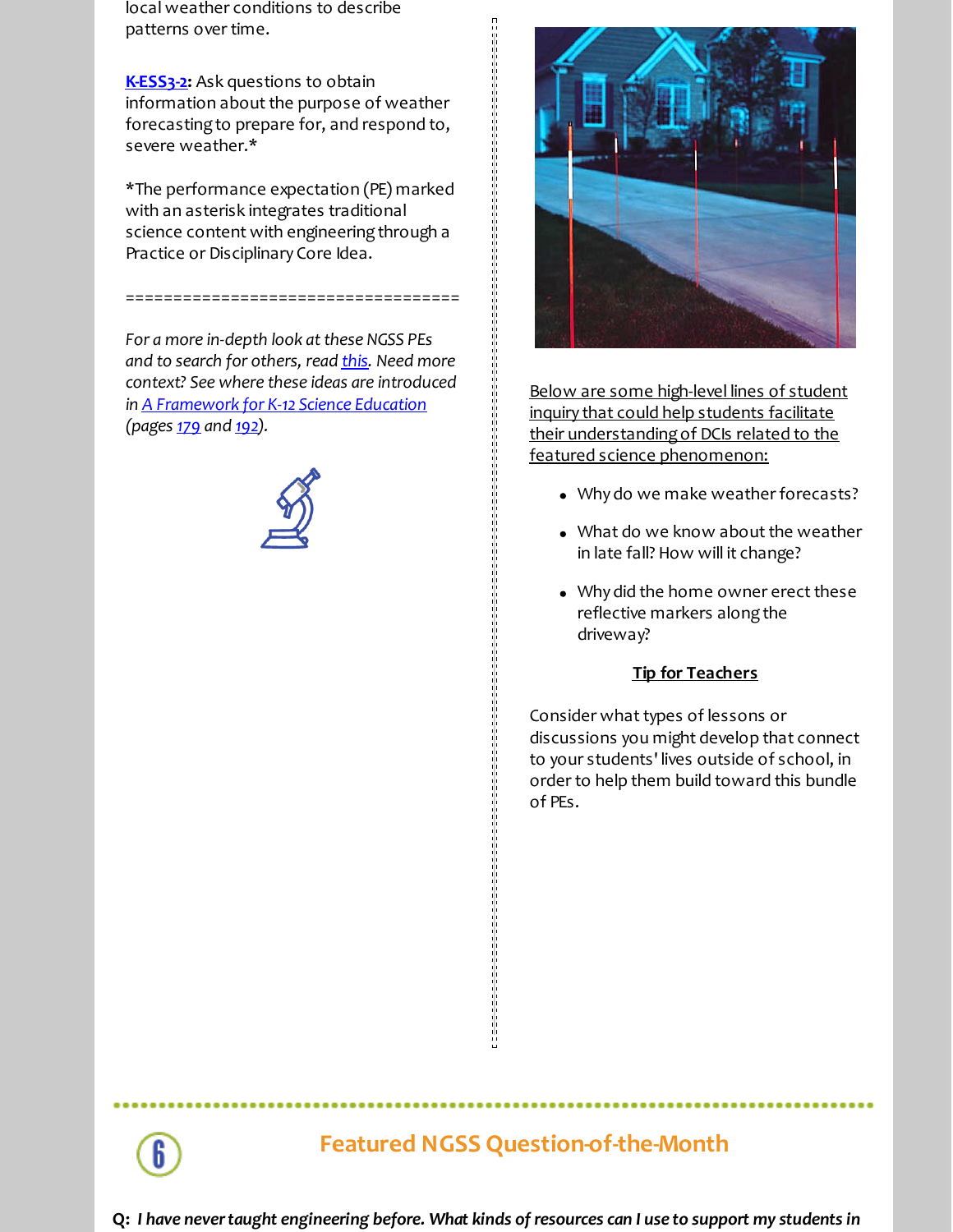#### *learning about engineering design?*

**A:** Accordingto *A [Framework](http://r20.rs6.net/tn.jsp?f=001Ui_2PRnQhFLCzylpMhB6r4JIijmAb2MyofQZUYiSsmcbrw-Ik-i_KyHm438BbvLd_yLb3U9GgRN59cUNSNqR77HgvwBVS5uP-FX1dFufxs54prnUS1VsMkYlvKx0SH6aETcRshTGGOPTc8EZ4PD5DnKQ8dySmz6gDGpKmMjh54ZzUzFtFUDSpEve0pJBfmBLYsD-eD-marcCTuHGles8og==&c=&ch=) for K-12 Science Education*, "Engineeringand technology are featured alongside the natural sciences (physical sciences, life sciences, and earth and space sciences) for two critical reasons." The first is "to reflect the importance of understanding the human-built world" and second is "to recognize the value of better integrating the teaching and learning of science, engineering, and technology."

Thanks to a new resource from **[STEMTeachingTools](http://r20.rs6.net/tn.jsp?f=001Ui_2PRnQhFLCzylpMhB6r4JIijmAb2MyofQZUYiSsmcbrw-Ik-i_Kz4YS_xzhLi-STRW7wCNcsym7uz0lnGREzgVN6_yOXv7DVBOSvak1hQC03SkpOp8QUIlDm-66Gp7kRQ-G_ZplUoEsGI4Zo8M5M61JK56S5v1p4cviEujoSBERlnvZifAZBRHnoQKl1Yk&c=&ch=)**, teachers may be able to help students learn about engineering design by making small adaptations to curricula and incorporating students' existingknowledge, expertise, and practices. **Click here for sample [recommendations](http://r20.rs6.net/tn.jsp?f=001Ui_2PRnQhFLCzylpMhB6r4JIijmAb2MyofQZUYiSsmcbrw-Ik-i_Kz4YS_xzhLi-7ErxdTWyGNTwn4EgfTnJ6GzdwcKLWtpxLbTh7PSyBa5QJenv4xrLUd_-2UWKyEvUHEtrTtEpeuzH3n9lnT1_SzgZo-1sj0SPvmDp-Ik-nvFkiwYb4Sa-YqaCEkNLdqpn&c=&ch=)** on how to engage students in science learning that is inspired by their daily experiences and personal curiosities.

If you would like to have your question featured in a future edition of the *NGSS Now* newsletter, please contact [ngss@achieve.org](mailto:ngss@achieve.org).

# **State Board Approves Science Curriculum Framework, First in Nation**

On November 3rd, the California State Board of Education approved a new science curriculum [framework](http://r20.rs6.net/tn.jsp?f=001Ui_2PRnQhFLCzylpMhB6r4JIijmAb2MyofQZUYiSsmcbrw-Ik-i_Kz4YS_xzhLi-NLnOhmM97Tk5lD2BlE3MAAVQLVnX8Bhis5JTwcOMAOSZ4c_i6RZM1TlOfkaQdHFUxwKdrhpBZP94P5UI7GYN-5cz6LET8pVFw41UHqUMr9hi0VON2FWXYRywlyGj_pj5w9yu7AJgPtICEazbZy_CHg==&c=&ch=) that makes California the first state in the nation to produce a curriculum framework based on the Next Generation Science Standards (NGSS). The curriculum framework, which represents a major overhaul of how science is taught to the state's 6.2 million K-12 students, is essentially a blueprint for creating a curriculum that can be implemented by teachers in the classroom.

Tom Torlakson, state superintendent of public instruction, said that the new approach will dramatically upgrade and modernize science instruction. "This [curriculum] framework will help our students become the scientists and technology leaders of the future as well as citizens who are knowledgeable and understandingof the natural world and their environment," he said in a statement. **[Read](http://r20.rs6.net/tn.jsp?f=001Ui_2PRnQhFLCzylpMhB6r4JIijmAb2MyofQZUYiSsmcbrw-Ik-i_Kz4YS_xzhLi-at4N2JPkMQbfi05Mp7_Mq0-au1G58Fn_hvNCEmnZn3SgnD5CauDhHOi1HBZRSJpQpOEMa8z6xzjInFVN_pWPVyLxaVbNihGT0S5kc4GWqiYDcDxGUghV0OsiXuw9RYgDNFanZ3nrF_FYvT4XOXTiLBzJLbLkT69ITkgfdPVaiiymMKYkmYBirxtQLubV_5MVDHn9PF_g1sI=&c=&ch=) more.**

# **Learning to teach the NGSS Through Interactive Video**

*By Kathryn Davis TeachingChannel Blog*

The Teaching Channel has created a number of interactive videos to help educators examine how content known in the NGSS as Disciplinary Core Ideas (DCIs) can be taught usingthe Scientific and Engineering Practices (SEPs), as well as the Crosscutting Concepts (CCCs).

**Click here to watch the [videos](http://r20.rs6.net/tn.jsp?f=001Ui_2PRnQhFLCzylpMhB6r4JIijmAb2MyofQZUYiSsmcbrw-Ik-i_K_7Ns9YlaiGO2zLpJyZsp_F-VCX8C8k_TNLC24oSyIKHT7NmFun_HlKsxbAg1_zw-pa0H-R9jsxh___-YPrei4QgNgDr6lyn4cYRgQfWKBSOIHgH_5M_68ezg3WMQXQBtYRNhyXyf9hc8STmEWm2EAMUSMqqNIscuMB4yTe6qln3GoMD6BSOrHR9eO__qjP-Lg==&c=&ch=)** and discover tips on how to create your own interactive videos.



## **How NASA Promotes Diversity in STEM**

.............

*By Timothy Walden Silicon Angle*

Many companies have begun to address the issue of women in technology, but what about women